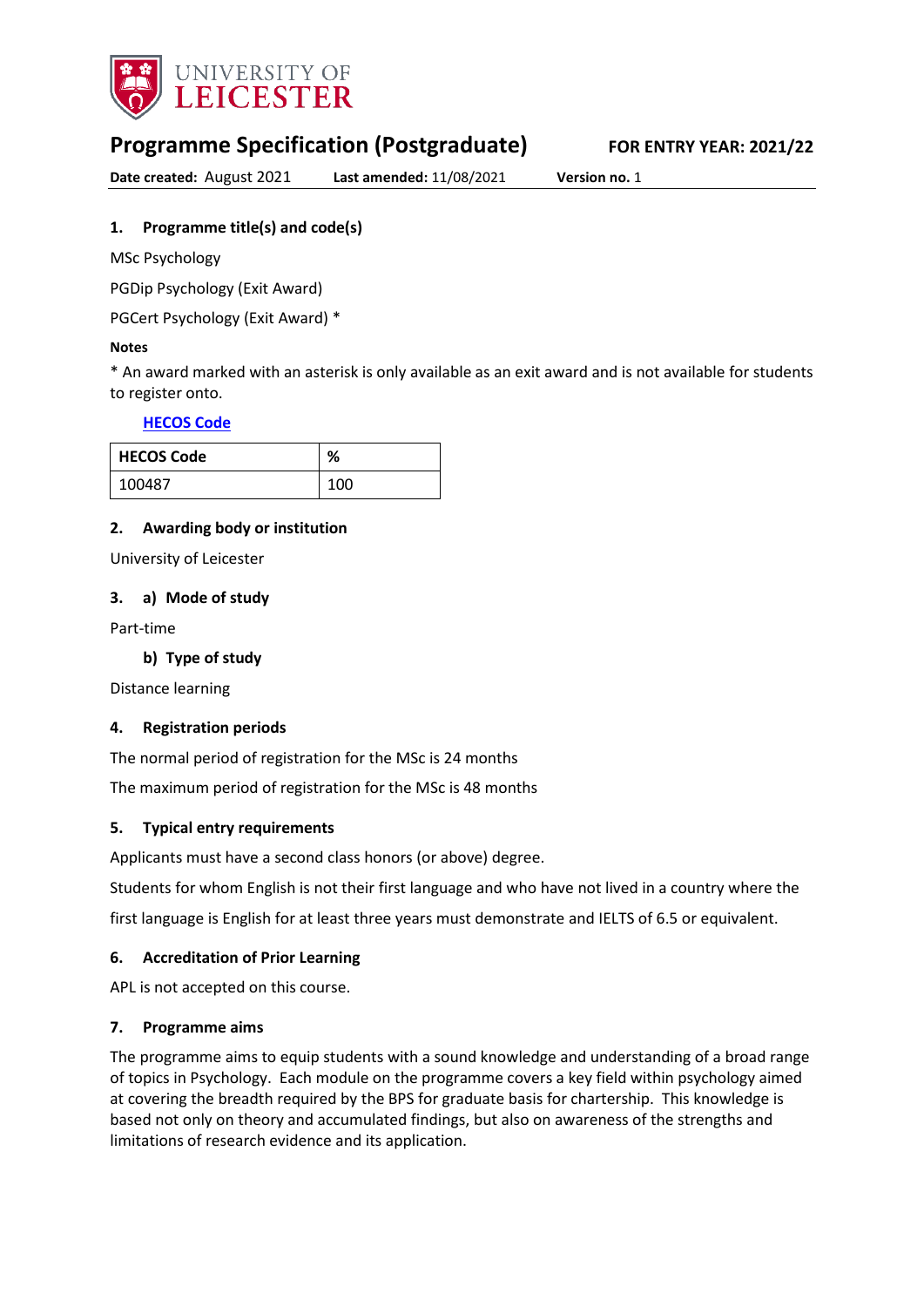A particular aim of this programme is to make learning available to those who are unable to pursue a more conventional, campus-based programme.

The modules assume no prior knowledge of psychological studies.

The overall programme aims are to:

.

- develop students' knowledge of psychology and its relevance, through exposure to key theoretical and methodological approaches and research evidence.
- meet the appropriate British Psychological Society accreditation criteria for graduate basis for chartership
- develop intellectual and research skills appropriate to the level of study, including a critical and systematic approach to the evaluation of evidence.

By the end of the programme successful students will be able to demonstrate:

- integrated knowledge of psychological theory and methodology
- skills of research and enquiry, independent learning and the use of contemporary information resources.
- competence in psychology related empirical research design, implementation and evaluation.
- reasoning, analysis and creativity at a postgraduate level
- effective written communication skills

#### **8. Reference points used to inform the programme specification**

- QAA Benchmarking Statement
- Framework for Higher Education Qualifications (FHEQ)
- UK Quality Code for Higher Education
- [University Learning](https://www2.le.ac.uk/offices/sas2/quality/learnteach) Strategy
- [University Assessment Strategy](https://www2.le.ac.uk/offices/sas2/quality/learnteach)
- University of Leicester Periodic Developmental Review Report
- External Examiners' reports (annual)
- United Nations Education for Sustainable Development Goals
- Student Destinations Data
- University of Leicester Teaching and Learning Strategy 2017-2021
- QAA subject benchmark for Psychology
- QAA benchmarks for Masters degree study
- BPS standards for the accreditation of undergraduate, conversion and integrated Masters programmes in psychology

#### **9. Programme Outcomes**

Unless otherwise stated, programme outcomes apply to all awards specified in [1.](#page-0-0) Programme title(s).

#### **Discipline specific knowledge and competencies**

Unless otherwise stated, programme outcomes apply to all awards specified in 1. Programme title(s).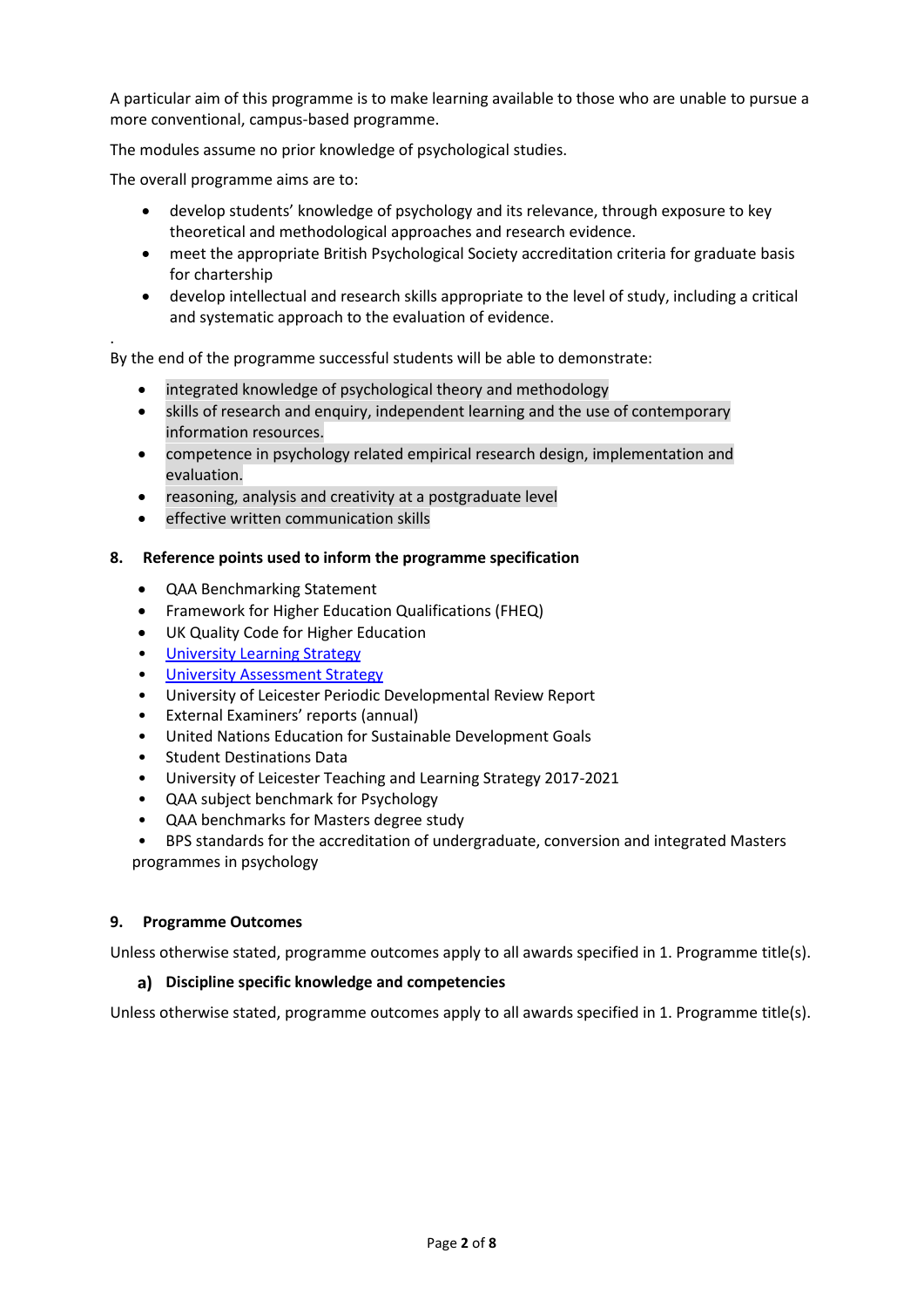| <b>Intended Learning</b><br><b>Outcomes</b>                                                                                                                                                                                                                                                                                                                                                                                           | <b>Teaching and Learning Methods</b>                                                                                                                                                                                                         | <b>How Demonstrated?</b>                                                                                                                         |  |  |
|---------------------------------------------------------------------------------------------------------------------------------------------------------------------------------------------------------------------------------------------------------------------------------------------------------------------------------------------------------------------------------------------------------------------------------------|----------------------------------------------------------------------------------------------------------------------------------------------------------------------------------------------------------------------------------------------|--------------------------------------------------------------------------------------------------------------------------------------------------|--|--|
|                                                                                                                                                                                                                                                                                                                                                                                                                                       | (a) Subject and Professional skills                                                                                                                                                                                                          |                                                                                                                                                  |  |  |
|                                                                                                                                                                                                                                                                                                                                                                                                                                       | <b>Knowledge</b>                                                                                                                                                                                                                             |                                                                                                                                                  |  |  |
| Broad knowledge of psychological<br>theories/research across the BPS<br>curriculum.                                                                                                                                                                                                                                                                                                                                                   | Module material, Supplementary<br>readings provided, Blackboard<br>discussion groups moderated by<br>tutors, Independent research.                                                                                                           | Summative assessment in the form<br>of SAQs and MCQs, online<br>discussions.                                                                     |  |  |
|                                                                                                                                                                                                                                                                                                                                                                                                                                       | <b>Concepts</b>                                                                                                                                                                                                                              |                                                                                                                                                  |  |  |
| Understanding of how concepts<br>relating to psychological theories<br>can be applied in variety of<br>settings.                                                                                                                                                                                                                                                                                                                      | Module material, Case Studies<br>provided, Blackboard discussion<br>groups moderated and facilitated by<br>tutors. Q and A sessions for modules.                                                                                             | Qualitative and quantitative reports,<br>essays and portfolio assessments.<br>Dissertation.                                                      |  |  |
|                                                                                                                                                                                                                                                                                                                                                                                                                                       | <b>Techniques</b>                                                                                                                                                                                                                            |                                                                                                                                                  |  |  |
| Broad understanding of all, and<br>practical experience of many, of<br>the following: researching, data<br>analysis by quantitative or<br>qualitative methods, research<br>ethics and familiarity with IT<br>packages including SPSS.                                                                                                                                                                                                 | Module material, Supplementary<br>readings provided, Blackboard<br>discussion groups facilitated and<br>moderated by tutors. Formative<br>assessment activities on Blackboard.                                                               | Qualitative and quantitative reports,<br>essays, critique of literature for<br>assignments and literature review<br>assessment.<br>Dissertation. |  |  |
|                                                                                                                                                                                                                                                                                                                                                                                                                                       | <b>Critical analysis</b>                                                                                                                                                                                                                     |                                                                                                                                                  |  |  |
| Ability to independently evaluate<br>concepts and techniques from a<br>broad range of psychological<br>areas, to critique material read<br>and hence construct an informed<br>opinion.                                                                                                                                                                                                                                                | Module material, Supplementary<br>readings provided, Blackboard<br>discussion groups moderated by<br>tutors - questions will be posed to<br>encourage students to discuss<br>particular issues and critique papers,<br>Independent research. | Summative assessments including<br>multiple choice questions.<br>Dissertation.                                                                   |  |  |
|                                                                                                                                                                                                                                                                                                                                                                                                                                       | <b>Presentation</b>                                                                                                                                                                                                                          |                                                                                                                                                  |  |  |
| Ability to organise research<br>findings to construct an<br>argument, to write assignments<br>to a high standard, to write<br>empirical reports in the format<br>expected for publication and to a<br>high standard. To present<br>statistical findings in the correct<br>manner according to universal<br>standards. In addition, to<br>interpret findings in a form for<br>effective communication to a<br>non-specialist audience. | Module material, Supplementary<br>readings provided. Live teaching and<br>q and a sessions. Formative<br>assessment activities. Blackboard<br>discussion groups moderated by<br>tutors, Independent research.                                | Qualitative and quantitative research<br>reports. Short Answer questions.<br>Dissertation.                                                       |  |  |
| <b>Appraisal of evidence</b>                                                                                                                                                                                                                                                                                                                                                                                                          |                                                                                                                                                                                                                                              |                                                                                                                                                  |  |  |
| Ability to evaluate published<br>research and commentary and<br>make appropriate judgements<br>about its application and practical<br>relevance to real world issues.                                                                                                                                                                                                                                                                 | Module material, Supplementary<br>readings provided, Blackboard<br>discussion groups moderated by<br>tutors, Independent research. Skills<br>sessions available on the course admin<br>site throughout the course duration.                  | Short answer questions,<br>presentation, literature review.<br>Dissertation.                                                                     |  |  |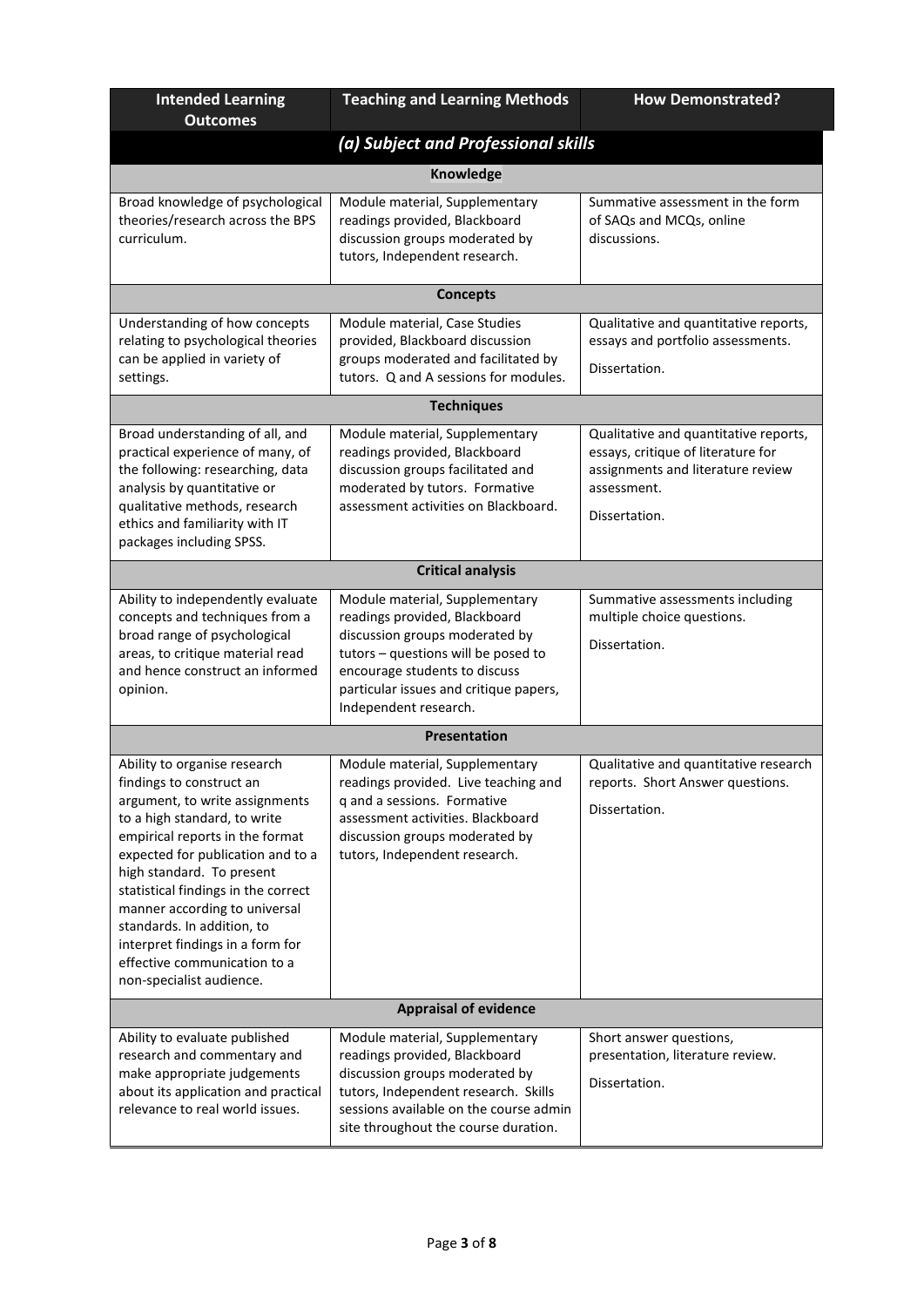| <b>Intended Learning</b><br><b>Outcomes</b>                                                                                                                                                                                                          | <b>Teaching and Learning Methods</b>                                                                                                                                                                                                                                                                                              | <b>How Demonstrated?</b>                                                                                       |  |  |  |  |  |
|------------------------------------------------------------------------------------------------------------------------------------------------------------------------------------------------------------------------------------------------------|-----------------------------------------------------------------------------------------------------------------------------------------------------------------------------------------------------------------------------------------------------------------------------------------------------------------------------------|----------------------------------------------------------------------------------------------------------------|--|--|--|--|--|
|                                                                                                                                                                                                                                                      | (b) Transferable skills                                                                                                                                                                                                                                                                                                           |                                                                                                                |  |  |  |  |  |
|                                                                                                                                                                                                                                                      | <b>Research skills</b>                                                                                                                                                                                                                                                                                                            |                                                                                                                |  |  |  |  |  |
| Ability to conduct a literature<br>search and review, ability to write<br>a research proposal, considering<br>ethics and other methodological<br>issues, ability to devise research<br>tools or to use correctly those<br>already designed.          | Module material, Supplementary<br>readings provided, Blackboard<br>discussion groups moderated by<br>tutors, Independent research. Skills<br>sessions available on the course admin<br>site throughout the course duration.                                                                                                       | Literature review, qualitative and<br>quantitative reports.<br>Dissertation.                                   |  |  |  |  |  |
|                                                                                                                                                                                                                                                      | <b>Communication skills</b>                                                                                                                                                                                                                                                                                                       |                                                                                                                |  |  |  |  |  |
| Good written communication<br>skills developed in the context of<br>formal written assignments.                                                                                                                                                      | Blackboard discussion groups,<br>personal communication with tutors,<br>module material. Skills sessions<br>available on the course admin site<br>throughout the course duration.<br>Examples of assessments from<br>previous cohorts including a library of<br>dissertations for review. Peer<br>assessment formative exercises. | Summative assessments throughout.<br>Dissertation.                                                             |  |  |  |  |  |
|                                                                                                                                                                                                                                                      | Data presentation                                                                                                                                                                                                                                                                                                                 |                                                                                                                |  |  |  |  |  |
| Ability to present statistical<br>findings correctly and to present<br>other research findings clearly<br>with a correct interpretation.                                                                                                             | Module material, APA publication<br>manual, Blackboard discussion groups<br>moderated by tutors, formative<br>assessment activities.                                                                                                                                                                                              | Short answer questions, qualitative<br>and quantitative research reports.<br>Dissertation.                     |  |  |  |  |  |
|                                                                                                                                                                                                                                                      | <b>Information technology</b>                                                                                                                                                                                                                                                                                                     |                                                                                                                |  |  |  |  |  |
| Ability to use a range of IT<br>packages including data analysis<br>software such as SPSS.<br>Engagement with online<br>discussion forums and podcasts<br>through Blackboard.                                                                        | Module material, Blackboard<br>discussion groups, induction/welcome<br>information provided.                                                                                                                                                                                                                                      | Summative assessment, online<br>discussions.<br>Dissertation.                                                  |  |  |  |  |  |
|                                                                                                                                                                                                                                                      | <b>Problem solving</b>                                                                                                                                                                                                                                                                                                            |                                                                                                                |  |  |  |  |  |
| Understanding of how to take an<br>evidence based practice<br>approach to problem solving.<br>Ability to apply research findings<br>to real world problems.                                                                                          | Module material, assignment briefs,<br>supplementary readings and case<br>studies provided, Blackboard<br>discussion groups, independent<br>research.                                                                                                                                                                             | Short answer questions, research<br>reports and facilitated online<br>discussions.                             |  |  |  |  |  |
| <b>Working relationships</b>                                                                                                                                                                                                                         |                                                                                                                                                                                                                                                                                                                                   |                                                                                                                |  |  |  |  |  |
| Drawing on the expertise and<br>guidance from academic or<br>support staff, informal interaction<br>with fellow students at course<br>conferences or via email/bulletin<br>board, formal contact and<br>negotiation with dissertation<br>supervisor. | Email/bulletin board interactions with<br>students, formal interactions with<br>staff and, in particular dissertation<br>supervisor, informal interactions with<br>staff and students at course events.                                                                                                                           | Facilitatied group discussions on<br>Blackboard and communication with<br>tutors. Attendance at course events. |  |  |  |  |  |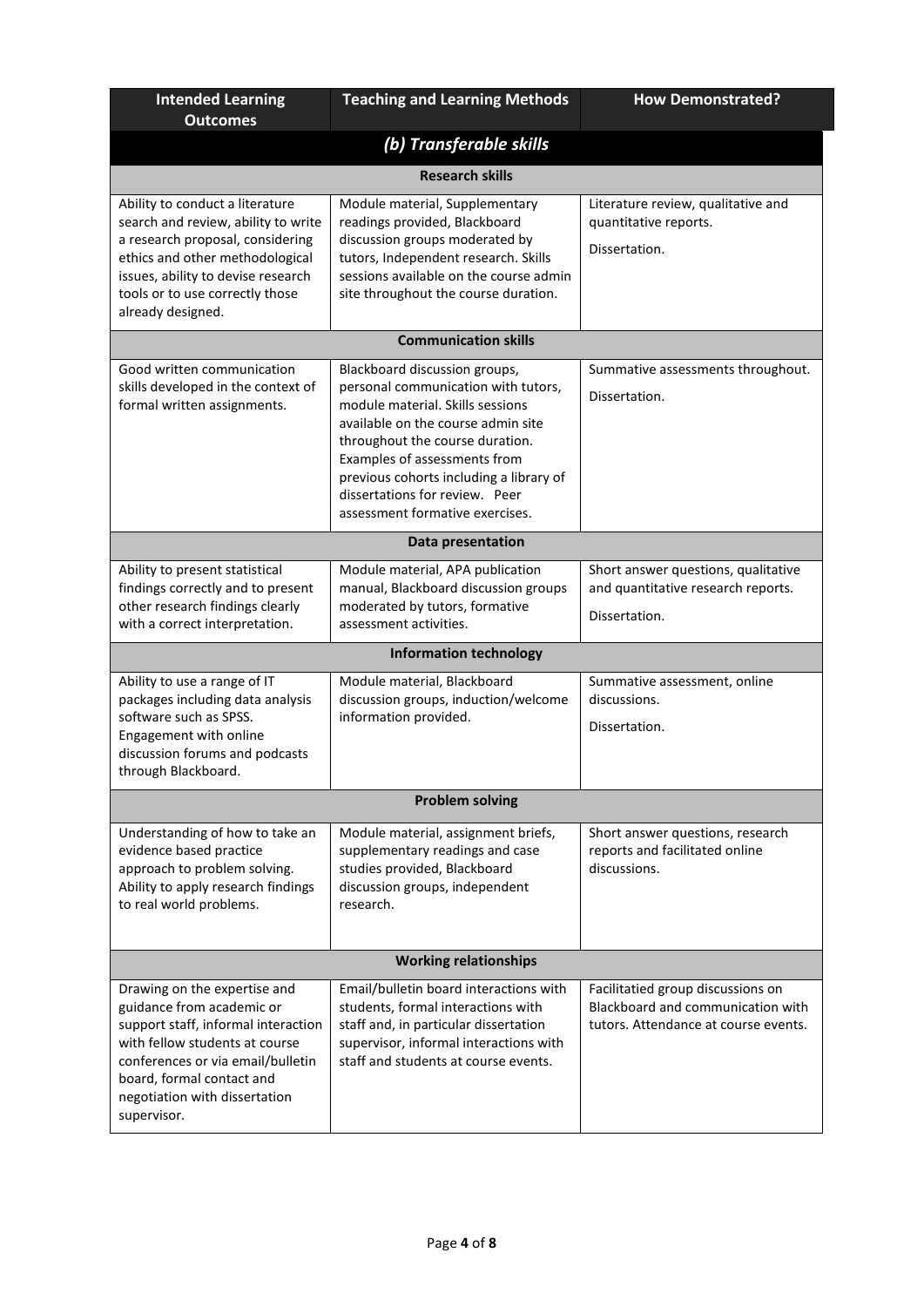| <b>Intended Learning</b><br><b>Outcomes</b>                                                                       | <b>Teaching and Learning Methods</b>                                                                                                                               | <b>How Demonstrated?</b>                                                                                                |
|-------------------------------------------------------------------------------------------------------------------|--------------------------------------------------------------------------------------------------------------------------------------------------------------------|-------------------------------------------------------------------------------------------------------------------------|
|                                                                                                                   | <b>Managing learning</b>                                                                                                                                           |                                                                                                                         |
| Ability to self-motivate and self-<br>direct learning so as to schedule<br>work adequately and meet<br>deadlines. | Independent research, programme<br>modules, integrated and<br>supplementary readings, textbooks.<br>Study skills and mindset of a DL<br>student support materials. | Summative assessments,<br>communication with personal tutors.<br>Dissertation.                                          |
|                                                                                                                   | Career management                                                                                                                                                  |                                                                                                                         |
| Understanding of career<br>opportunities within psychology<br>and transferrable skills gained<br>from the course. | Career advice and materials provided<br>on Blackboard, career and job<br>opportunity and further study<br>discussion strand on Blackboard.                         | Monitoring group discussion on<br>Blackboard. Portfolio and<br>presentation assessment.<br>Attendance at course events. |

### **10. Special features**

N/A

## **11. Indicators of programme quality**

As well as relying on the mainstream indicators (external examiner reports, student results, student feedback forms) the programme will benefit from external assessment by the BPS every three years once initial approval is granted. In addition module materials are reviewed on an annual basis and completely rewritten when required. The course director is actively involved in the BPS and keeps up to date with the changing requirements of their syllabus. The course team are all committed to CPD which directly benefits the course and students.

## **12. Criteria for award and classification**

This programme follows the standard scheme of taught postgraduate award and classification set out i[n Senate Regulations](http://www.le.ac.uk/senate-regulations) – see the version of *Senate Regulation 6 governing taught postgraduate programmes of study* relevant to year of entry.

### **13. Progression points**

As defined i[n Senate Regulations](http://www.le.ac.uk/senate-regulation6) - refer to the version of *Senate Regulation 6 governing taught postgraduate programmes of study* relevant to year of entry.

In cases where a student has failed to meet a requirement to progress he or she will be required to withdraw from the course and a recommendation will be made to the Board of Examiners for an intermediate/exit award where appropriate.

### **14. Rules relating to re-sits or re-submissions**

As defined i[n Senate Regulations](http://www.le.ac.uk/senate-regulation6) - refer to the version of *Senate Regulation 6 governing taught postgraduate programmes of study* relevant to year of entry.

### **15. External Examiners reports**

The details of the External Examiner(s) for this programme and the most recent External Examiners' reports for this programme can be found at [exampapers@Leicester](https://exampapers.le.ac.uk/) [log-in required]

### **16. Additional features** (e.g. timetable for admissions)

N/A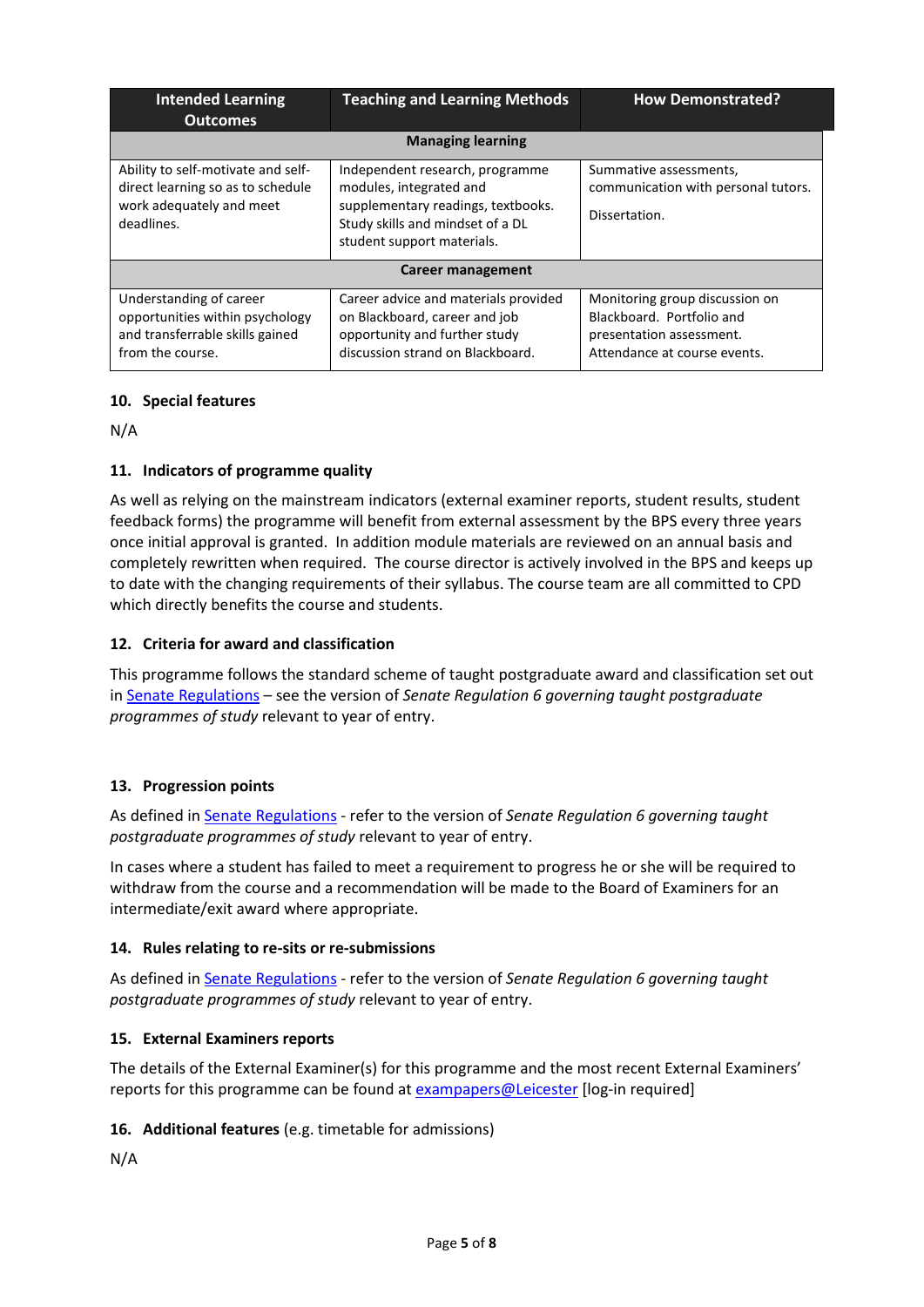

# **Programme Specification (Postgraduate) FOR ENTRY YEAR:** Choose an item.

**Date created:** Click or tap here to enter text. **Last amended:** Click or tap to enter a date. **Version no.** Choose an item.

## **Appendix 1: Programme structure (programme regulations)**

The University regularly reviews its programmes and modules to ensure that they reflect the current status of the discipline and offer the best learning experience to students. On occasion, it may be necessary to alter particular aspects of a course or module.

MSc Psychology

#### **Credit breakdown**

| <b>Status</b>        | <b>Year long</b>   | Semester 1         | Semester 2         | <b>Other delivery</b><br>period |
|----------------------|--------------------|--------------------|--------------------|---------------------------------|
| Core taught          | Choose an<br>item. | 60 credits         | 60 credits         | Choose an<br>item.              |
| Optional             | Choose an<br>item. | Choose an<br>item. | Choose an<br>item. | Choose an<br>item.              |
| Dissertation/project | Choose an<br>item. | 15 credits         | 30 credits         | 15 credits                      |

180 credits in total

## **Level 7/Year 1 Choose an item.**

Core modules

| Delivery period | Code                                      | <b>Title</b>                                     | <b>Credits</b> |
|-----------------|-------------------------------------------|--------------------------------------------------|----------------|
| Semester 1      | Click or<br>tap here<br>to enter<br>text. | Historical and Contemporary Issues in Psychology | 15 credits     |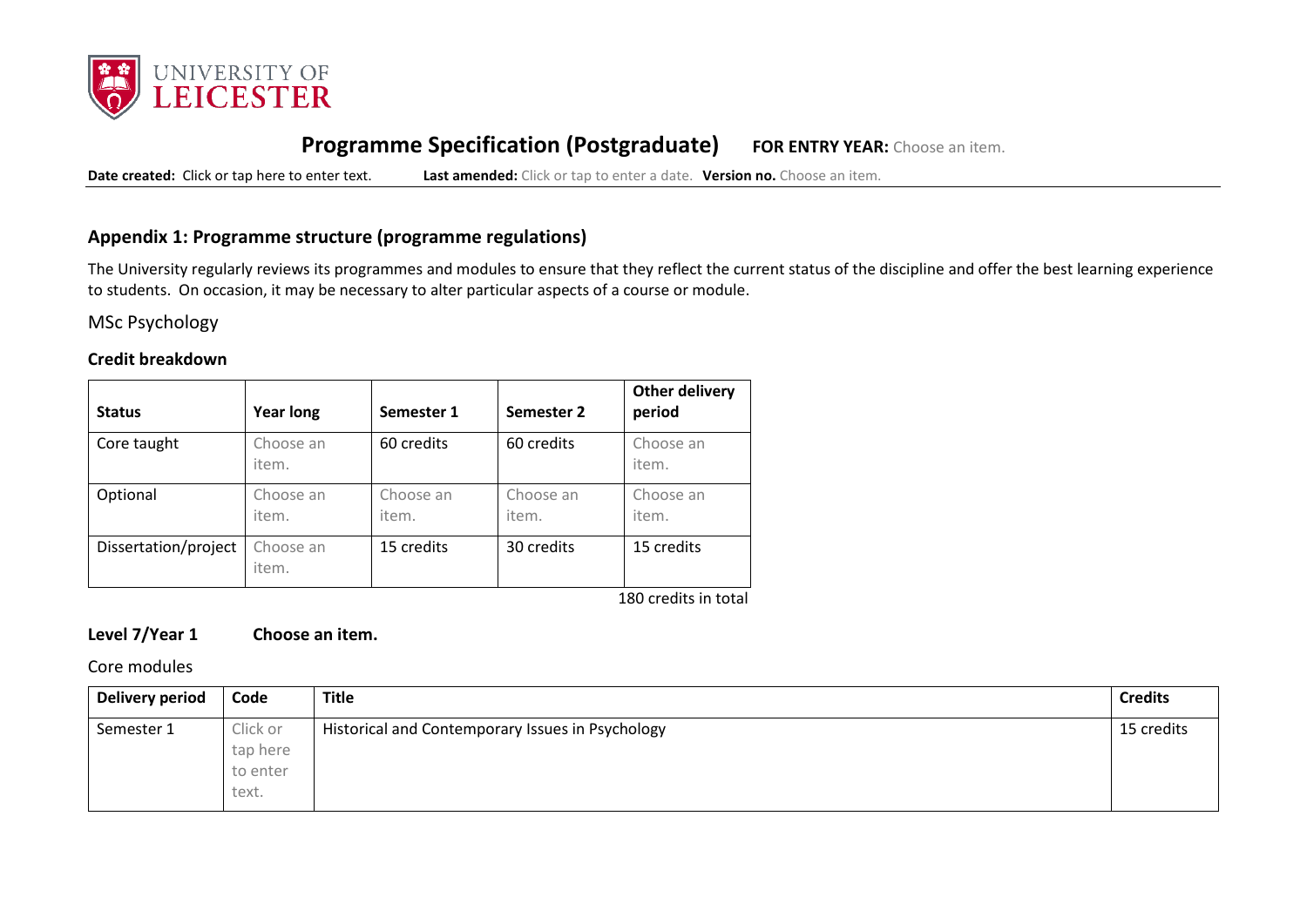| <b>Delivery period</b> | Code                                      | <b>Title</b>                      | <b>Credits</b> |
|------------------------|-------------------------------------------|-----------------------------------|----------------|
| Semester 1             | Click or<br>tap here<br>to enter<br>text. | <b>Investigating Psychology</b>   | 15 credits     |
| Semester 2             | Click or<br>tap here<br>to enter<br>text. | <b>Brain and Behaviour</b>        | 15 credits     |
| Semester 2             | Click or<br>tap here<br>to enter<br>text. | <b>Exploring Mental Processes</b> | 15 credits     |
| Semester 2             | Click or<br>tap here<br>to enter<br>text. | Applied Human Behaviour           | 15 credits     |

## **Notes**

N/a

# **Level 7/Year 2 Choose an item.**

## Core modules

| <b>Delivery period</b> | Code     | <b>Title</b>           | <b>Credits</b> |
|------------------------|----------|------------------------|----------------|
| Semester 1             | Click or | Individual Differences | 15 credits     |
|                        | tap here |                        |                |
|                        | to enter |                        |                |
|                        | text.    |                        |                |